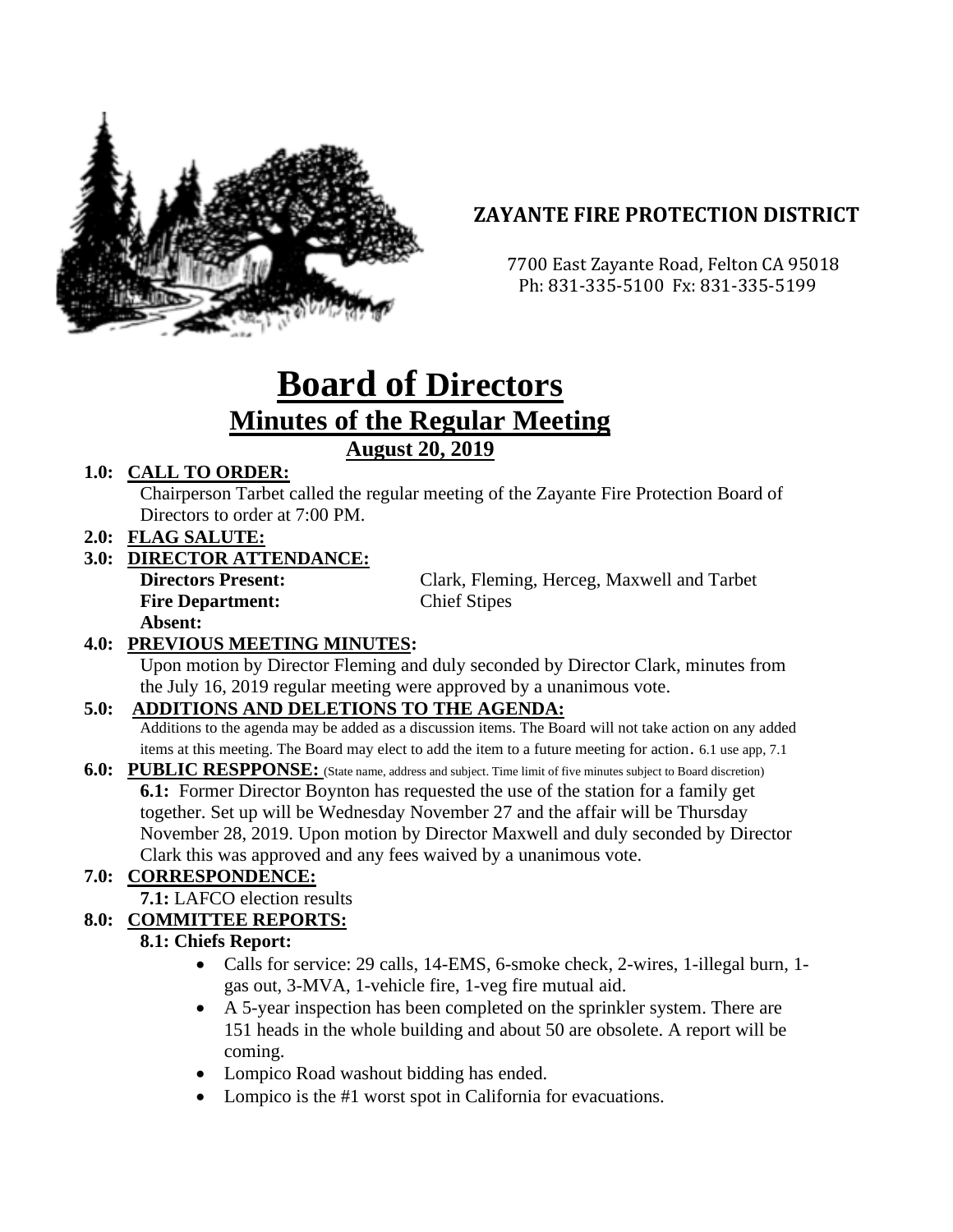• AB1299 Discussion was held on this bill, which changes the voluntary pay when assigned to a strike team.

**8.2: SLV District Council:** Hosted the meeting and discussed AB1299.

## **8.3: County Chiefs/EMSIA:**

- EMSIA to pass budget talked about sub contract with AMR
- Yellow command channel is not good. Wanted money to make red and yellow the same.
- Chief Hall is trying to form an Honor Guard for our county.
- Talked about SHMIT
- Reinstating \$300 Fee for Districts.
- SCFAIG didn't meet
- **8.4: Operations Section:** Didn't meet

## **8.5: Training Section:** Didn't meet

## **9.0: OLD BUSINESS:**

- **9.1:** The audit for 18-19 has been started.
- **9.2**: The website is just waiting for one page to be up and running.
- **9.3:** Discussion on riding on fire engines in the parade was tabled until next meeting.

Chief Stipes will look into what our insurance carrier would say about this.

## **10.0: NEW BUSINESS:**

**10.1:** Upon motion by Director Fleming and duly seconded by Director Herceg, Resolution 459-09-19 A resolution to increase measure O to \$70.75 was approved by a unanimous vote.

**10.2:** Staff Report of Fire Code Adoption

**10.3:** Upon motion by Director Maxwell and duly seconded by Director Fleming, Resolution 459-10-19 Notice of Intent to Adopt the 2019 California Fire Code with Amendments was approved by a unanimous vote.

**10.4:** Upon motion by Director Herceg and duly seconded by Director Clark, Resolution 460-11-19, A resolution Finding Modification of State Housing law by Ordinance 2020- 1, Reasonably Necessary Because of Local Condition was approved by a unanimous vote.

11.0: POLICY AND PLANNING: (As necessary for the District to perform its function as required by law.)

# **12.0: OTHER BUSINESS:**

Some people still need to finish AB1234 and AB1661/1825

## **13.0: BUDGET AND BILLS:**

## **13.1: Approval of Bills:**

- Upon motion by Director Clark and duly seconded by Director Herceg, bills in the amount of \$4112.20 were approved for payment by a unanimous vote.
- Upon motion by Director Tarbet and duly seconded by Director Herceg, bills in the amount of \$5492.77 were approved for payment by a unanimous vote.
- Upon motion by Director Maxwell and duly seconded by Director Fleming, bills in the amount of \$1652.40 were approved for payment by a unanimous vote.
- Upon motion by Director Fleming and duly seconded by Director Clark, bills in the amount of \$6566.11 were approved for payment by a unanimous vote.

**13.2:** Payroll: Approval for pay period 16/17 Approved by consensus

## **14.0: PERSONNEL:**

• Firefighter Caleb Hansen resigned yesterday.